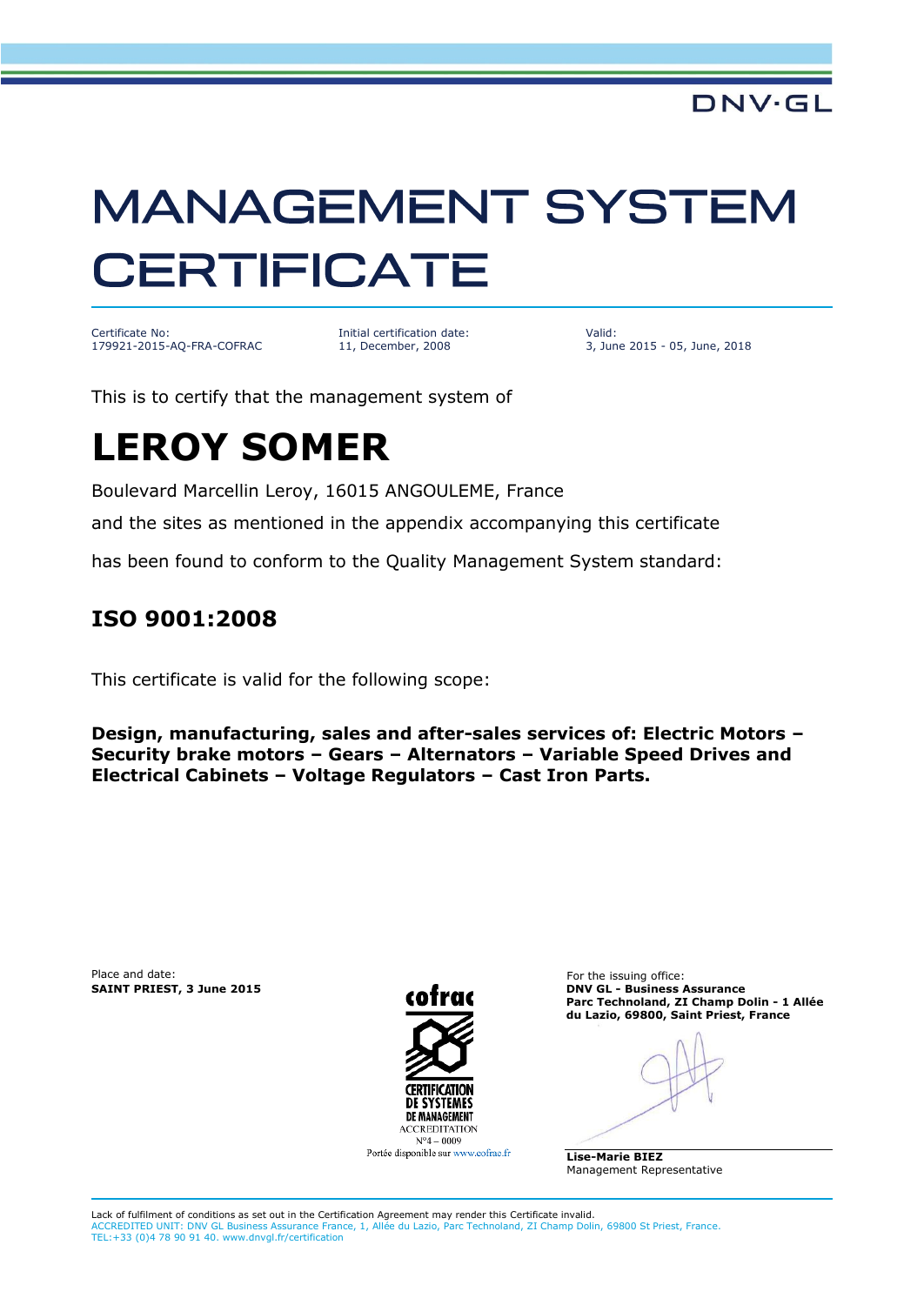**DNV·GL** 

Certificate No: 179921-2015-AQ-FRA-COFRAC Place and date: SAINT PRIEST, 3 June 2015

### **Appendix to Certificate (1/2)**

## **LEROY SOMER**

Locations included in the certification are as follows:

| <b>Site Name</b>                          | <b>Site Address</b>                                                           | <b>Site Scope</b>                                                       |
|-------------------------------------------|-------------------------------------------------------------------------------|-------------------------------------------------------------------------|
| LEROY SOMER - SIEGE                       | <b>Boulevard Marcellin Leroy</b><br>16015 ANGOULEME Cedex                     |                                                                         |
| LEROY SOMER - SERVICES<br><b>CENTRAUX</b> | <b>Boulevard Marcellin Leroy</b><br>16015 ANGOULEME Cedex                     |                                                                         |
| <b>ORLEANS EPG</b>                        | 1 Rue de la Burelle<br>45800 SAINT JEAN DE BRAYE                              | Sales, BE & Manufacturing                                               |
| AGRIERS - DEI                             | ZI des Agriers<br>16015 ANGOULEME Cedex                                       | Sales, BE & Manufacturing                                               |
| <b>ALLONNES</b>                           | Route de Spay<br>72700 ALLONNES                                               | Manufacturing                                                           |
| <b>BERTRAND POLICO</b>                    | Route de Blanzac<br>16120 CHATEAUNEUF                                         | Sales, BE & Manufacturing                                               |
| <b>CEB</b>                                | BP 2 - Rue de Dampierre<br>90500 BEAUCOURT                                    | Sales, BE & Manufacturing                                               |
| GOND-PONTOUVRE                            | ZI <sup>o</sup> 3<br>16 160 GOND- PONTOUVRE                                   | Sales, BE & Manufacturing                                               |
| <b>FONDERIE DE RABION</b>                 | Département Fonderie -<br>ZI de Rabion<br>16015 ANGOULEME Cedex               | Sales, BE & Manufacturing                                               |
| <b>MANSLE</b>                             | Usine de Mansle -<br>Rte de Luxe<br>16 230 MANSLE                             | Manufacturing                                                           |
| IMI                                       | PO Box 47<br>2170 ASZOD - HONGRIE                                             | Manufacturing                                                           |
| RABION ELECTROMECANIQUE                   | ZI de Rabion<br>16015 ANGOULEME Cedex                                         | Sales, BE & Manufacturing.<br>Manufacturing of security brake<br>motors |
| OLOMOUC <sub>2</sub>                      | Ul. Prumyslova<br>7204 OLOMOUC - CZECH<br><b>REPUBLIC</b>                     | Manufacturing                                                           |
| OLOMOUC 1                                 | M.L.S. Holice<br>Sladkovského 43<br>772 04 OLOMOUC - CZECH<br><b>REPUBLIC</b> | Manufacturing                                                           |
| EIA Poland sp. Z.o.o                      | UI. Baltyca 6<br>61014 POZNAN - POLAND                                        | Manufacturing                                                           |
| SSO / MOTEURS PATAY                       | BP 27 - Le Pontet<br>69360 SAINT SYMPHORIEN<br>D'OZON                         | Sales, BE & Manufacturing                                               |
| LSAS (Leroy Somer After Sales)            | ZI de Rabion<br>16015 ANGOULEME Cedex                                         | <b>After-Sales Services</b>                                             |